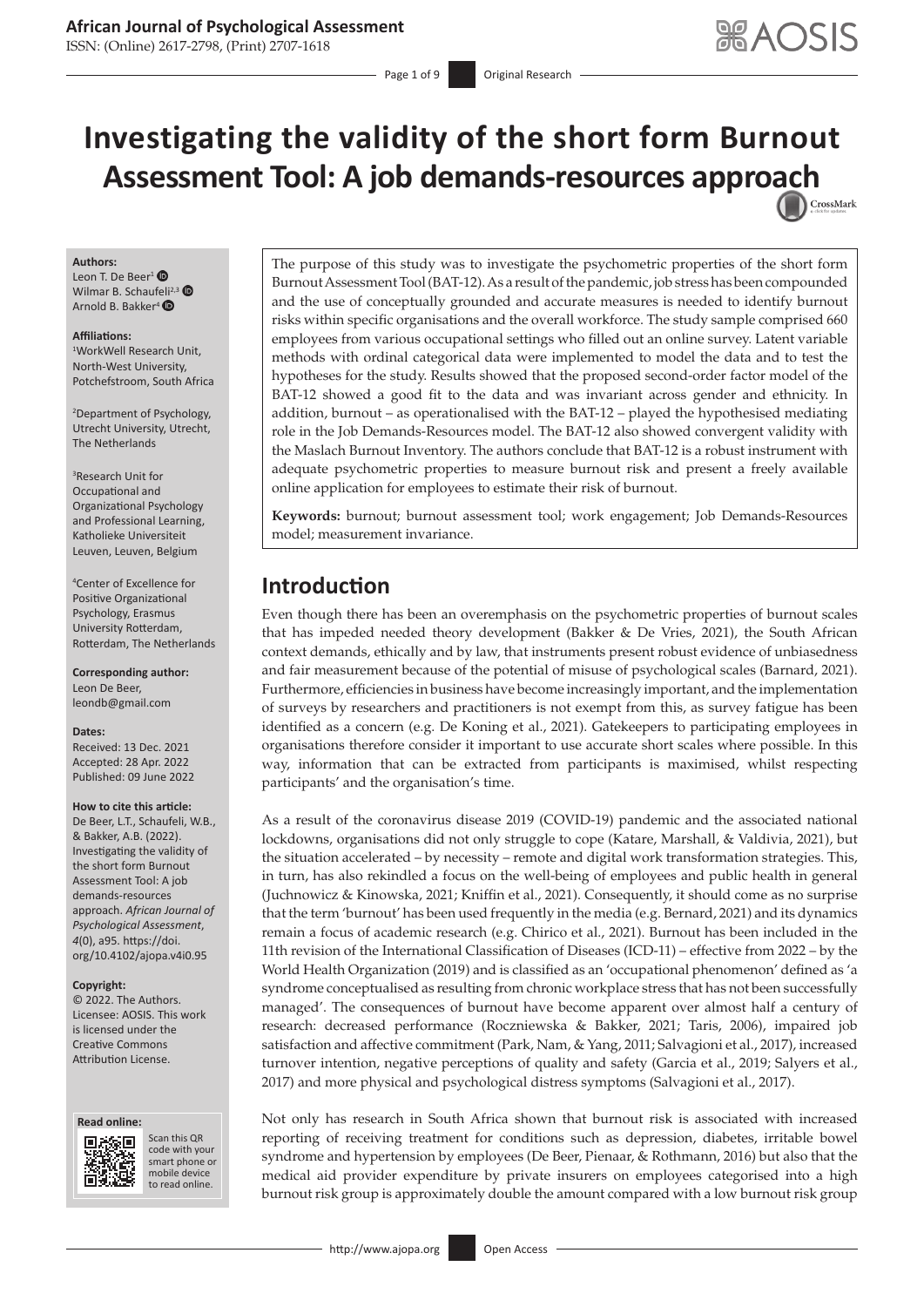(De Beer, Pienaar, & Rothmann, 2013). Therefore, burnout does not only affect employees – its ripple effect on the surrounding ecosystem of the organisation and society cannot be discounted. In fact, the cost of burnout to economies has been estimated at between \$125 and \$190 billion in the United States of America (Garton, 2017). This was well before the pandemic and it is not far-fetched to posit that this estimate might currently be significantly higher. Consequently, high burnout levels are not only an individual risk but also have implications for organisations and the society at large (public health). This means that burnout should be measured (identifiable) and managed to lessen its harmful impact (Salvagioni et al., 2017). Therefore, an accurate short version of a burnout measure becomes increasingly important.

However, the measurement of burnout has been plagued by inconsistencies and criticisms over time. Specifically, the most popular measure of burnout, the Maslach Burnout Inventory (MBI; Maslach & Jackson, 1981; Maslach, Leiter, & Jackson, 2017), was initially never designed or intended as a diagnostic instrument or screening device for any disease, but primarily as a research tool after interviews with individuals in human services work. This has led to critique that as burnout was defined by the MBI there is a conflation of the terminology and instrument that impedes innovation (Schaufeli, Desart, & De Witte, 2020). in addition, peerreviewed research has shown that the factor structure of MBI-assessed burnout has been partly inconsistent with its generally accepted presentation as a syndrome as modelling has shown not only its proposed three-factor structure but also two-factor, four-factor, five-factor, second-order and bifactor solutions (see De Beer et al., 2020). To some this may not necessarily be problematic, but the reality is that if burnout is considered a syndrome, a total risk score indicated by the individual components should also be feasible. For example, the MBI does not allow for a total score to be established – instructing that its components (emotional exhaustion, cynicism or professional efficacy) should be considered separately (Maslach & Leiter, 2021). However, an overall score, based on the components, is ideal as one then has evidence for a syndrome with a cluster of components that is presented in line with the WHO description of the phenomenon. This then indicates the potential of a unidimensional, second-order (higher-order or hierarchical) and potential bifactor solutions as the possible options available to model burnout as a total score. Moreover, in the absence of evidence-based diagnostic criteria for burnout, erroneous cut-off scores and prevalence estimates of burnout have been presented (Brisson & Bianchi, 2017). Maslach and Leiter (2021) have however decried 'misuses' of the MBI to diagnose any disease or present estimate prevalence stating that they '… never designed the MBI as a tool to diagnose an individual health problem' (p. 4).

Furthermore, research evidence supports the notion that the purported third component of burnout, professional efficacy, should not be considered a core aspect of burnout (De Beer & Bianchi, 2019; Kim & Ji, 2009). Researchers have also argued that the positively framed items for the professional efficacy component are problematic as it is measured with positive items, implying wording effects (e.g. Lheureux, Truchot, Borteyrou, & Rascle, 2017). Indeed, research has shown that changing the valence of professional efficacy to professional *inefficacy* with negatively framed items yielded more accurate results (Schaufeli & Salanova, 2007). Other research has proposed that the efficacy component may act as either an outcome or a precursor of burnout (Schaufeli & Taris, 2005).

Clearly, maintaining the status quo would likely only perpetuate the present situation. This is without even considering the debates in the literature regarding the overlap of burnout with depression (see Bianchi et al., 2021) or reducing the definition of burnout to only exhaustion (see Canu et al., 2021). However, burnout is *both* about inability *and* unwillingness (Schaufeli, 2021). Consequently, the Burnout Assessment Tool (BAT) was developed based on the conceptual framework of Schaufeli and Taris (2005), which considers both the aforementioned aspects, to address some of the problems of the MBI by using both an inductive and a deductive approach. For the inductive approach, as burnout has been recognised in the Netherlands as an occupational disease for over two decades, and in Flanders an occupation-related disease, there are various health professionals and occupational physicians who have worked with employees categorised as burned-out. Specifically, 49 Dutch and Flemish professionals were interviewed who are involved at various stages of the burnout process, asked to 'describe a patient with prototypical burnout symptoms and to focus on specific symptoms, causes, and the way burnout unfolds …' and '… describe burnout in their own words, and to prioritise the burnout symptoms they mentioned in terms of their relevance for diagnosing burnout' (Schaufeli, Desart, & De Witte, 2020, p. 3). Then, in terms of the deductive development process of the BAT, more than 357 items (representing 66 dimensions) were analysed using factor analytic methods (see Schaufeli et al., 2020, for a complete overview). Based on these approaches, the BAT defines burnout as 'a work-related state of exhaustion that occurs amongst employees, which is characterised by extreme tiredness, reduced ability to regulate cognitive and emotional processes and mental distancing' (Schaufeli et al., 2020). Noticeably, professional (in)efficacy is not present as one of the components of the BAT, but there is an addition of two components with exhaustion and mental distance, that is, cognitive impairment (reduced ability to regulate cognitions) and emotional impairment (reduced ability to regulate emotions) (Schaufeli, De Witte, & Desart, 2020). Recent results showed that BAT-23 functions well as a second-order factor in factor analyses of data collected in Italy, Romania, Ecuador, Poland and Korea. In addition, the instrument showed measurement invariance across European countries and Japan (De Beer et al., 2020).

# **The job demands-resources approach to burnout**

Arguably, over the last two decades significant advancements in the field of occupational health psychology have occurred.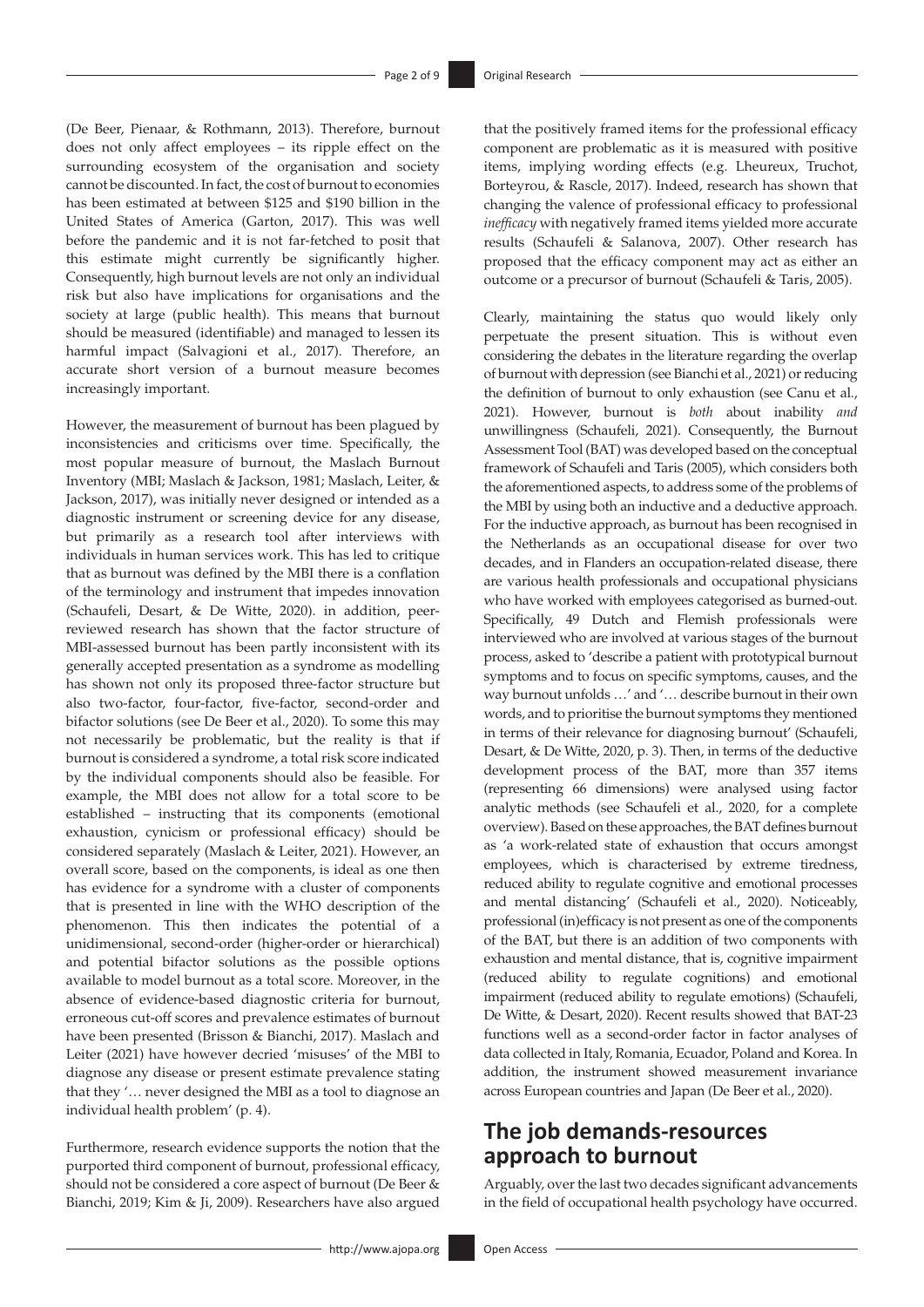One of the first was the development of the Job Demands-Resources (JD-R) model of burnout at the turn of the millennium (see Demerouti, Bakker, Nachreiner, & Schaufeli, 2001) – explaining how exhaustion and disengagement may develop as result of working conditions, that is, job demands and job resources. The next was the publication of the Utrecht Work Engagement Scale (UWES) that measures work engagement, which is described as a positive work-related state characterised by vigour, dedication and absorption (Schaufeli & Bakker, 2004; Schaufeli, Salanova, González-Romá, & Bakker, 2002). Work engagement has also been positioned as the positive antipode of burnout (Bakker & Oerlemans, 2011; Schaufeli & Bakker, 2004). Subsequently, the JD-R model was adapted to include work engagement (Schaufeli & Bakker, 2004) and it formally describes dual processes: (1) the *health impairment* process in which burnout is the result of inordinate job demands (and a lack of job resources) and that burnout in turn leads to undesired outcomes and (2) the *motivational* process in which work engagement is the result of job resources and this, in turn, leads to desired organisational outcomes (Bakker & Demerouti, 2007, 2017; Bakker, Demerouti & Sanz-Vergel, 2014). As a result of a causal chain of three variables being implied in each process, the possibility of indirect effects, that is, burnout and work engagement acting as potential mediators, will also be revisited as part of this validation.

Subsequently, the following hypotheses are presented for this study:

H<sub>1</sub>: Burnout, assessed with the BAT-12, can be operationalised as a second-order factor, which is an overall latent score indicated by four latent components.

H2 : Burnout, assessed with the BAT-12, shows convergent validity with burnout as assessed with the MBI.

 $H_3$ : Burnout, assessed with the BAT-12, shows acceptable measurement invariance based on:

(a) gender (b) ethnicity.

 $H_4$ : Burnout is a mediator in the relationship between job demands (work overload) and turnover intention in the health impairment process of the specified JD-R model.

 $H<sub>5</sub>$ : Burnout is a mediator in the relationship between job resources and turnover intention in the JD-R model.

Therefore, the general objective of this study was to investigate the construct validity of the BAT-12, to test measurement invariance and to gauge BAT-assessed burnout's performance within mediation model based on the dual process of JD-R theory.

# **Methods**

### **Study design and participants**

The data for this study formed part of the BAT project and were collected at one point in time, indicating a crosssectional design. Cross-sectional designs are suitable for studies that seek to establish the psychometric properties and correlational relationships between variables. The data were

collected using a purposive sampling strategy, that is, participants had to be South African employees at least 18 years of age.

#### **Participants**

Participants were recruited via social media and could voluntarily participate according to their own volition. The sample comprised 660 employees working in South Africa. The minority of the participants were men (*n* = 277; 42%) and the average age of the participants was 38 years, with a standard deviation of 10.60 years. Regarding ethnicity, most of the sample participants were African employees (39%), followed by white employees  $(29.70\%)$ , coloured<sup>1</sup> employees (12.90%) and Indian employees (4.42%).

#### **Measuring instruments**

*Burnout* was measured with the short form BAT-12 (Schaufeli, De Witte, & Desart, 2020). The scale comprises 12 items measuring the four components of BAT-defined burnout with three items for each of the components (exhaustion, mental distance, cognitive impairment and emotional impairment). The items of the BAT-12 are provided in Table 1. Maslach Burnout Inventory-assessed burnout was measured using the 16-item version of the Maslach Burnout Inventory-General Survey (MBI-GS): emotional exhaustion, cynicism and professional efficacy (Schaufeli, Leiter, Maslach, & Jackson, 1996). The job demands and job resources used in this study were measured with scales from the job demandsresources scale (JDRS) that was validated by Rothmann, Mostert and Strydom (2006). Specifically, the following dimensions were used and rated on a four-point Likert scale, ranging from Never to Always: *work overload* (six items; e.g. 'I have too much work to do'), *autonomy* (three items; e.g. 'Do you have influence in planning your work activities?'), *colleague support* (three items; e.g. 'Can you count on your colleagues when you come across difficulties in your work?'), *supervisor support* (three items; e.g. 'Can you count on your direct supervisor when you come across difficulties in your work?') and *role clarity* (four items; e.g. 'Do you know exactly what other people expect of you in your work?'). *Work engagement* was measured with the three-item ultra-short version of the UWES-3 (e.g. 'At work, I feel bursting with energy') (Schaufeli, Shimazu, Hakanen, Salanova, & De Witte, 2019). Lastly, turnover intention was measured with a three-item scale (e.g. 'I am actively looking for other jobs') (Sjöberg & Sverke, 2000).

#### **Data analysis**

The software program Mplus 8.6 (Muthén & Muthén, 2021) was used to model the data. It is important to note that the items were considered to be ordered categorical in nature and not purely continuous. Therefore, the mean- and variance-adjusted weighted least squares (WLSMV)

<sup>1.</sup>All descriptions in this section are used in line with the terminology of the<br>Employment Equity Act, 55 of 1998 for designated and non-designated groups.<br>Coloured' is an official term in South Africa and indicates citize origins. No offense is intended.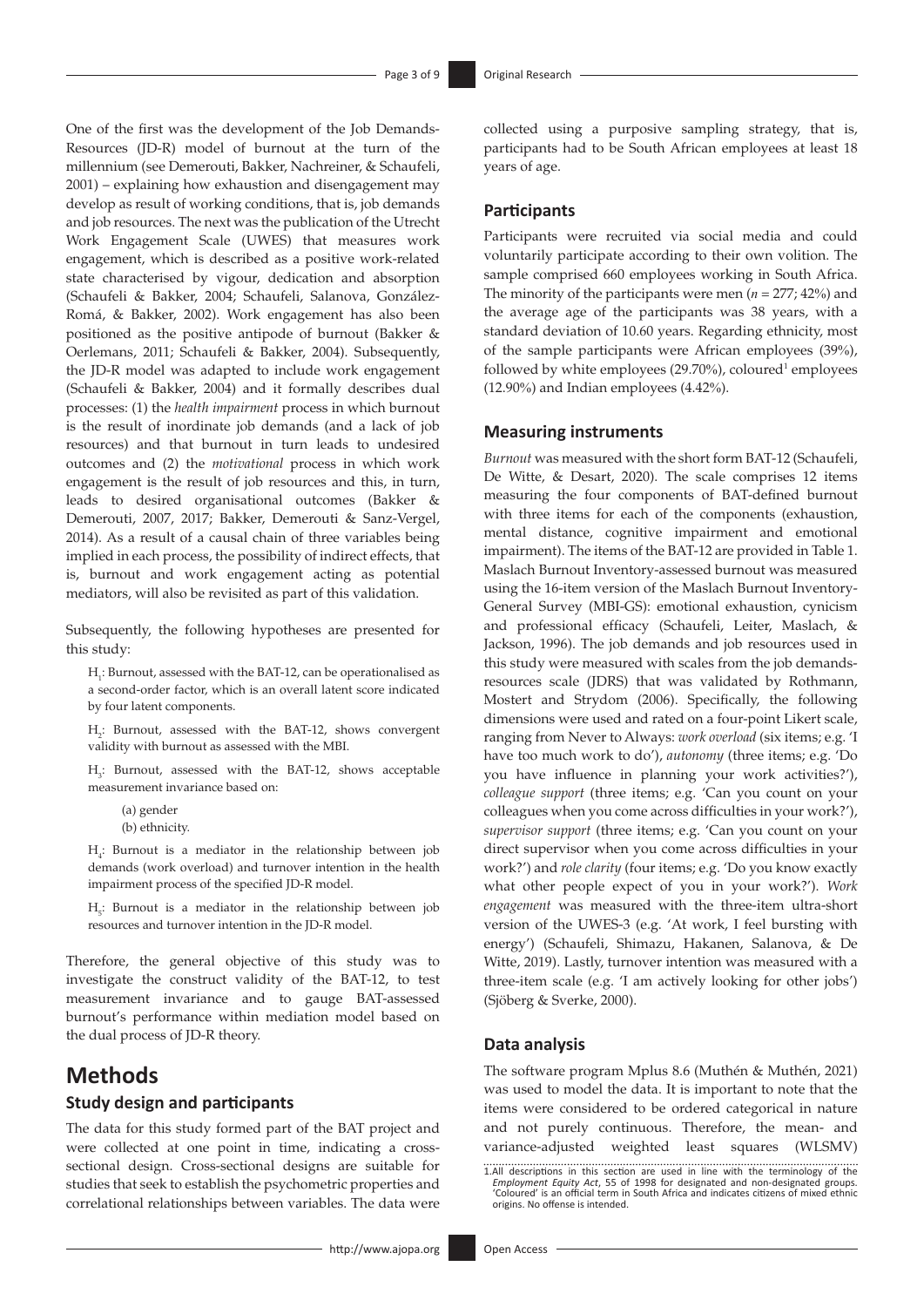estimation method was used, as this estimator is also robust against non-normality of data (Li, 2016). Specifically, confirmatory factor analysis (CFA) was implemented by specifying a second-order model – in line with the assumption that the BAT should also be able to model burnout to be a syndrome indicated by its four first-order components. In terms of fit statistics, the comparative fit index (CFI) and Tucker–Lewis index (TLI) were considered and these values need to be above 0.90 (Van de Schoot, Lugtig, & Hox, 2012). In addition, the root mean squared error of approximation (RMSEA) and standardised root mean residual (SRMR) were also considered, and these values should ideally be below 0.08. However, recent research has shown that SRMR performs better compared with RMSEA when data are estimated as ordered categorical in nature (see Shi, Maydeu-Olivares, & Rosseel, 2020). Factor loadings were considered acceptable at approximately 0.50 and effect sizes for correlation coefficients were small (0.10+), medium (0.30+) and large (0.50+). For support of discriminant validity correlation coefficients had to be below the guideline of 0.85 in all correlational relationships between the variables (Brown, 2015).

To test the equivalence of the BAT-12 across gender and ethnicity, measurement invariance analyses were implemented with WLSMV and theta parameterisation (Millsap & Yun-Tein, 2004). As the data were specified as categorical (considering category thresholds and not only intercepts) and the BAT-12 was modelled as a second-order factor, the analyses were also somewhat more complex when compared with normal measurement invariance with maximum likelihood and continuous data. A series of models had to be tested for both gender and ethnicity in line with the approach taken in De Beer et al. (2020) when the BAT-23 was tested for invariance in a sample of six European countries and Japan (see Table 3 for the model descriptions). As there is no agreement in the literature as to whether loading or threshold invariance should be tested first, this step was combined (see De Beer et al., 2020, for a complete overview). Moreover, as guidelines for delta (Δ) changes in CFI and RMSEA for second-order models with categorical data have not been formally established, we used a change in CFI of no larger than 0.008 and RMSEA of 0.060 for the first-order models to not be significantly worse-fitting (cf. De Beer et al., 2020). But we used the conventional criteria of changes no larger than 0.010 for CFI and 0.015 for RMSEA between the second-order models as these included intercept parameters (Rudnev, Lytkina, Davidov, Schmidt, & Zick, 2018). If these aforementioned criteria were met between the models, the BAT-12 could be considered invariant across gender and ethnicity in the sample, allowing for fair comparison between groups if required.

To test the criterion validity of the BAT-12, a classical dual process model based on JD-R theory was specified as a mediation model – see Figure 1. In this mediation model, the focus was on the significance, size and direction of the standardised beta coefficients. The bootstrapping option was also enabled to resample 50000 times from the data to obtain 95% confidence intervals (CIs) for the indirect effects in the model. For a meaningful indirect effect to exist, the guideline is that the 95% CI for that parameter should not include the value zero, that is, the parameter should not change sign from negative to positive or vice versa.

### **Ethical considerations**

Ethical clearance to conduct the study was obtained from the Economic and Management Sciences Research Ethics Committee of the North-West University (NWU-00558- 17-A4). The participants followed a process of informed consent that explained the purpose of the study and that all data would be handled in a confidential manner. Every person had to agree to participate in the study before they could continue with answering any of the questions in the survey. As the project was advertised online, the possibility of repercussions for any person who did not wish to participate in the study is almost impossible as these participants cannot be identified.

## **Results**

### **Modelling the Burnout Assessment Tool-12 as a second-order model**

The CFA modelling of the BAT as a second-order factor indicated by four first-order factors (exhaustion, mental distance, cognitive impairment and emotional impairment) resulted in a good fit to the data:  $\chi^2 = 541.33$ ;  $df = 50$ ; CFI = 0.95; TLI = 0.93; RMSEA = 0.12; and SRMR = 0.06. All the fit statistics except the RMSEA were satisfactory, but as mentioned it has been shown that RMSEA is biased when ordered categorical data are used in estimation procedures. We therefore deferred to the SRMR which has shown to be more accurate under these conditions (Shi et al., 2020). This second-order model was compared to a strictly unidimensional (one-factor) model that was clearly shown to be inferior:  $\chi^2$  = 1330.31;  $df = 54$ ; CFI = 0.86; TLI = 0.82;  $RMSEA = 0.19$ ; and  $SRMR = 0.08$ . Table 1 presents factor loading values, standard errors and the associated statistical significance values for the second-order model.

As shown in Table 1, all factor loadings were significant; *p* < 0.001 for all items. The values of the loadings were all the given guideline of 0.50 (Hair, Black, Babin, & Anderson, 2010) and a majority above 0.70, except for mental distance item 2 which had a loading of 0.47. However, given that this was only a 0.03 difference from the guideline, we decided to keep the item, as it was well above the conventional 0.30 criterion, and a factor with two items would not be identified and disqualify the measure from cross-country comparison in future studies.

As shown in Table 2, all components of the BAT-12 showed acceptable omega reliability estimates ( $\omega > 0.70$ ). Furthermore, the AVE as indicator of convergent validity was also satisfied, except for mental distance which was just below the 0.50 cutoff. However, one must be pragmatic in considering cut-off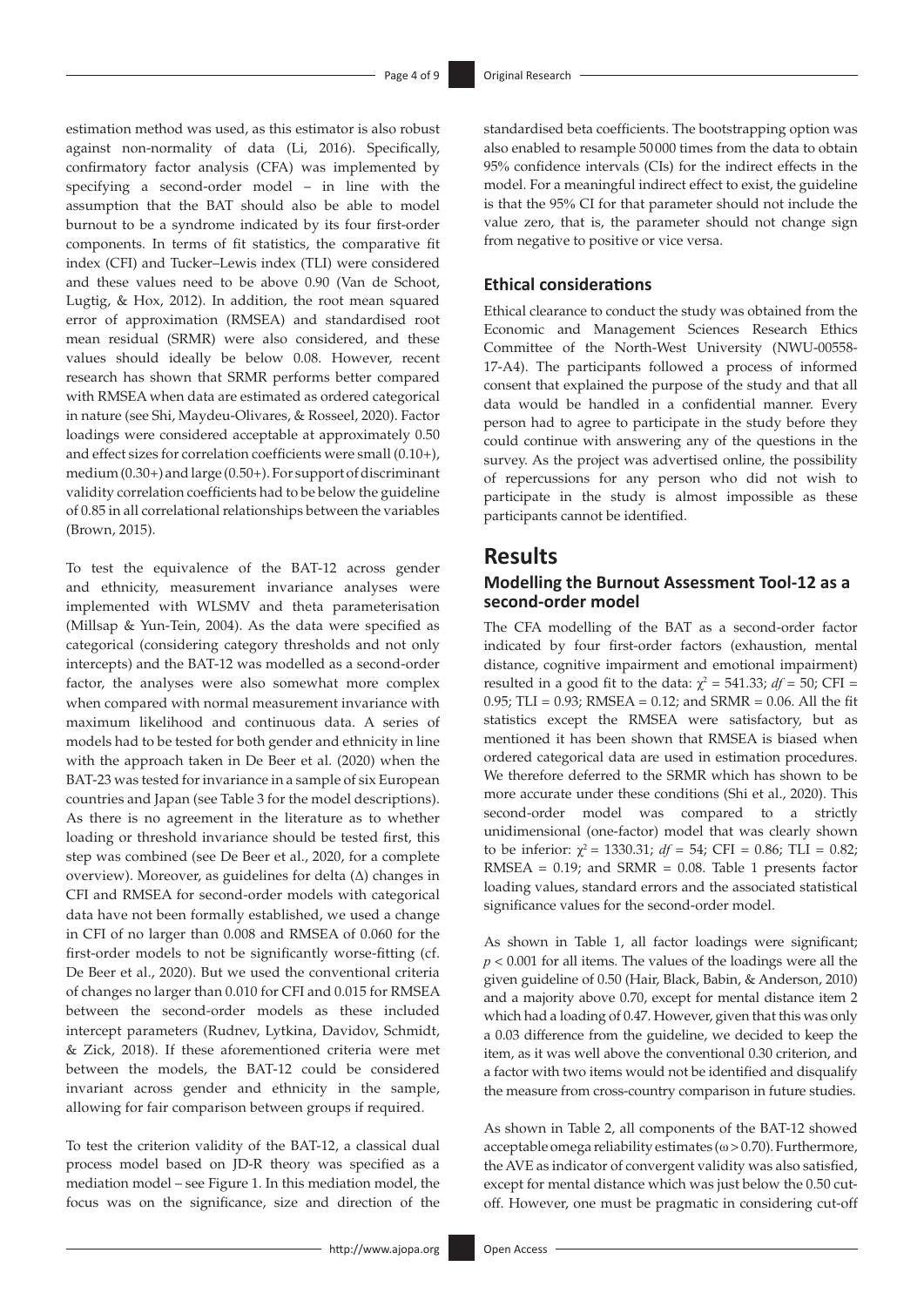values, and mental distance still showed discriminant validity in all of its correlations with the other BAT variables. Indeed, discriminant validity was evident for all correlational relationships as the AVEs for all factors were greater than the shared variances (squared correlations) between them –

**TABLE 1:** Factor loadings from the confirmatory factor analysis model.

| <b>BAT-12 factor</b>    | Item text                                                            | λ    | <b>SE</b> |
|-------------------------|----------------------------------------------------------------------|------|-----------|
| Exhaustion              | At work, I feel mentally exhausted                                   | 0.83 | 0.02      |
|                         | After a day at work, I find it hard to recover<br>my energy          | 0.82 | 0.02      |
|                         | At work, I feel physically exhausted                                 | 0.88 | 0.01      |
| Mental distance         | I struggle to find any enthusiasm for my work                        | 0.96 | 0.03      |
|                         | I feel a strong aversion towards my job                              | 0.47 | 0.03      |
|                         | I'm cynical about what my job means to<br>others                     | 0.56 | 0.03      |
| Cognitive<br>impairment | At work, I have trouble staying focused                              | 0.67 | 0.03      |
|                         | When I'm working, I have trouble<br>concentrating                    | 0.69 | 0.03      |
|                         | I make mistakes in my work because I have<br>my mind on other things | 0.73 | 0.02      |
| Emotional               | At work, I feel unable to control my emotions                        | 0.86 | 0.02      |
| impairment              | I do not recognise myself in the way I react<br>emotionally at work  | 0.87 | 0.02      |
|                         | At work, I may overreact unintentionally                             | 0.77 | 0.02      |
| <b>Burnout</b>          | Exhaustion                                                           | 0.82 | 0.02      |
|                         | Mental distance                                                      | 0.77 | 0.03      |
|                         | Cognitive impairment                                                 | 0.86 | 0.02      |
|                         | <b>Emotional impairment</b>                                          | 0.84 | 0.02      |

Note: *λ*, standardised factor loading; all *p* < 0.001.

BAT, Burnout assessment tool; SE, standard error.

**TABLE 2:** Descriptive statistics, omega reliability, average variance extracted and correlation matrix with shared variances.

| <b>Factors</b>          | м    | IQR  | $\omega$ | <b>AVE</b> | 1             | $\overline{2}$           |      | 4    |
|-------------------------|------|------|----------|------------|---------------|--------------------------|------|------|
| 1. Exhaustion           | 2.75 | 1.25 | 0.88     | 0.71       | $\frac{1}{2}$ | 0.40                     | 0.50 | 0.47 |
| 2. Mental distance      | 2.40 | 1.40 | 0.71     | 0.48       | 0.63          | $\overline{\phantom{a}}$ | 0.44 | 0.41 |
| 3. Cognitive impairment | 2.00 | 1.20 | 0.86     | 0.68       | 0.71          | 0.66                     |      | 0.52 |
| 4. Emotional impairment | 2.00 | 1.00 | 0.87     | 0.70       | 0.69          | 0.64                     | 0.72 |      |
| 5. Burnout†             | 2.28 | 0.89 | 0.89     | 0.68       | 0.82          | 0.77                     | 0.86 | 0.84 |

Note: Correlations below the diagonal; shared variance above the diagonal; All correlations *p* < 0.001.

M, median; IQR, interquartile range; *ω*, omega reliability; AVE, average variance extracted. †, Second-order burnout factor.

**TABLE 3:** Results of the second-order measurement invariance testing.

indicating that the components of the BAT-12 can be distinguished from one another in line with a 'syndrome' (i.e. a set of underlying symptoms that refer to an underlying common condition). Furthermore, all correlations *between* the BAT components showed a large effect size ( $r \geq 0.63$ ).

Therefore, based on the given evidence,  $H<sub>1</sub>$  was supported because BAT-12-assessed burnout can be modelled as a second-order model indicated by four first-order factors, namely, exhaustion, mental distance, cognitive impairment and emotional impairment.

### **Convergent validity of burnout measured by the Burnout Assessment Tool-12 and the Maslach Burnout Inventory**

To test  $H_{2'}$  a CFA model was specified with the BAT as a second-order burnout factor (indicated by exhaustion, mental distance, cognitive impairment and emotional impairment) and the Maslach Burnout Inventory (MBI) as a two-factor model: burnout (indicated by its exhaustion and mental distance items as the core) and professional efficacy as a separate factor. This model showed an acceptable fit to the data:  $\chi^2$  = 2668.09; *df* = 343; CFI = 0.92; TLI = 0.91; RMSEA = 0.101; and  $SRMR = 0.06$ . The correlation between BATassessed burnout and the MBI-assessed burnout was 0.92, which indicates strong evidence for convergent validity  $(83.72\%$  shared variance) – supporting  $H_2$ . The correlations with professional efficacy showed medium effect sizes with both the MBI  $(r = -0.49)$  and the BAT  $(r = -0.45)$  assessed burnout.

### **Second-order measurement invariance of the Burnout Assessment Tool-12 based on gender and ethnicity**

The results of the measurement invariance models showed that the BAT-12 was invariant across gender and ethnicity – see Table 3. Specifically, the changes  $(\Delta)$  in CFA, RMSEA

| Group                                                                               | $\chi^2$ | df  | <b>CFI</b> | $\Delta$ CFI | <b>RMSEA</b> | <b>ARMSEA</b>            | <b>SRMR</b> | <b>ASRMR</b>             |
|-------------------------------------------------------------------------------------|----------|-----|------------|--------------|--------------|--------------------------|-------------|--------------------------|
| Gender                                                                              |          |     |            |              |              |                          |             |                          |
| M1: Configural                                                                      | 571.62   | 109 | 0.946      |              | 0.113        |                          | 0.051       |                          |
| M2: Full scalar of first-order factors, configural<br>ML of second-order factor     | 618.23   | 141 | 0.944      | $-0.002$     | 0.101        | $-0.012$                 | 0.053       | 0.002                    |
| M3: Metric MI of second-order factor, given<br>scalar MI of first-order factors     | 630.08   | 144 | 0.943      | $-0.001$     | 0.101        | 0.000                    | 0.055       | 0.002                    |
| M4: Scalar MI of second-order factor, given<br>scalar MI of the first-order factors | 567.86   | 143 | 0.950      | 0.007        | 0.095        | $-0.006$                 | 0.054       | $-0.001$                 |
| M5: Second-order intercepts are fixed to zero<br>(true second-order scalar model)   | 564.86   | 146 | 0.951      | 0.001        | 0.093        | $-0.002$                 | 0.054       | 0.000                    |
| Ethnicity                                                                           |          |     |            |              |              |                          |             |                          |
| M1: Configural                                                                      | 515.01   | 109 | 0.949      |              | 0.115        | $\overline{\phantom{a}}$ | 0.052       | $\overline{\phantom{a}}$ |
| M2: Full scalar of first-order factors, configural<br>ML of second-order factor     | 508.39   | 141 | 0.954      | 0.005        | 0.096        | $-0.019$                 | 0.054       | 0.002                    |
| M3: Metric MI of second-order factor, given<br>scalar MI of first-order factors     | 511.41   | 144 | 0.954      | 0.000        | 0.095        | $-0.001$                 | 0.056       | 0.002                    |
| M4: Scalar MI of second-order factor, given<br>scalar MI of the first-order factors | 524.27   | 143 | 0.952      | $-0.002$     | 0.097        | 0.002                    | 0.055       | $-0.001$                 |
| M5: Second-order intercepts are fixed to zero<br>(true second-order scalar model)   | 550.74   | 146 | 0.949      | $-0.003$     | 0.099        | 0.002                    | 0.056       | 0.001                    |

M, model; *df*, degrees of freedom; **Δ**, delta (change in); MI, measurement invariance; CFI, comparative fit index; RMSEA, root mean squared error of approximation; SRMR, standardised root mean residual.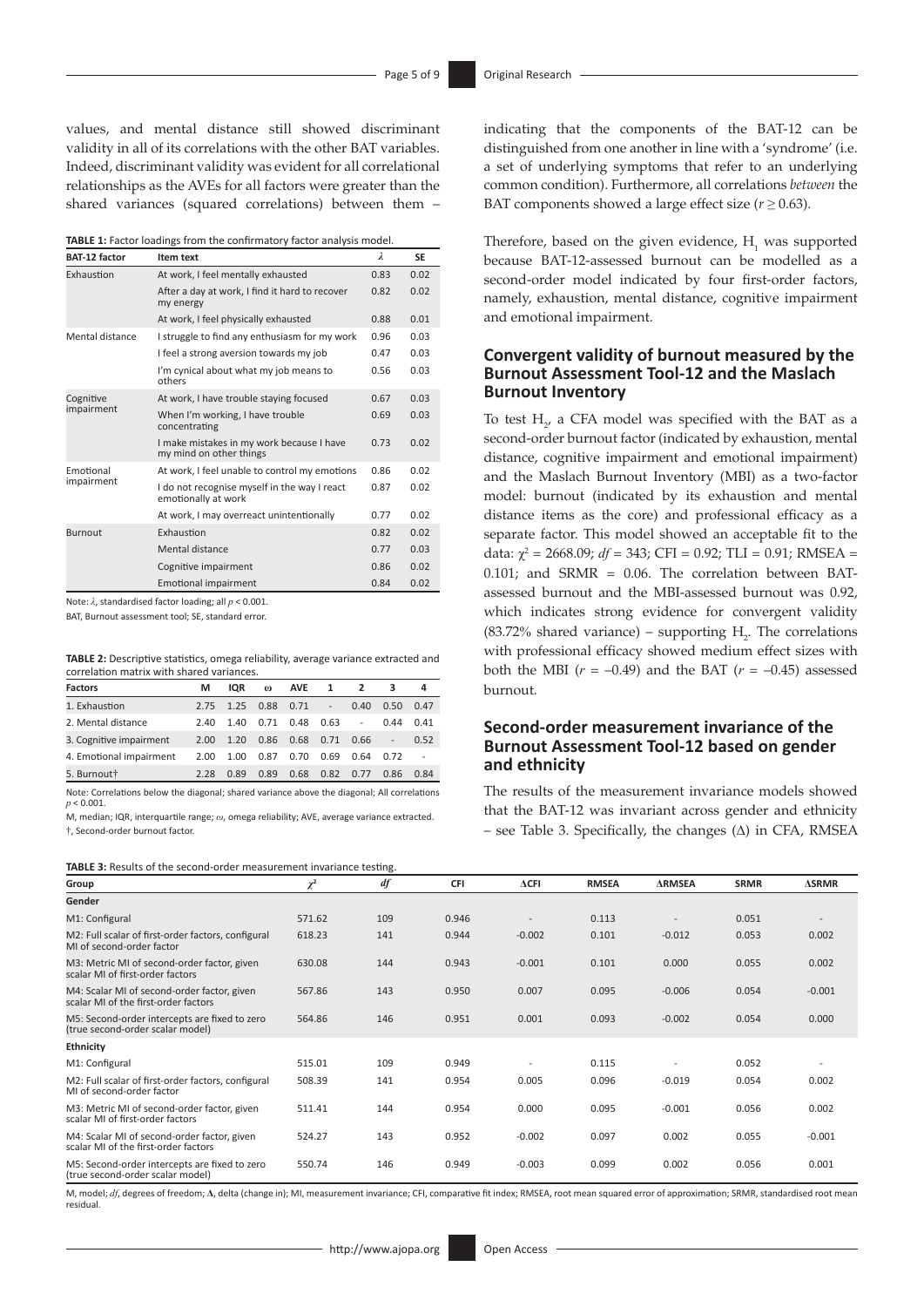and SRMR all met the criteria followed as described. Hypotheses 3a and 3b were therefore supported; the BAT-12 measures fairly across these groups and levels of burnout can be directly compared if required.

#### **Criterion-related validity of the Burnout Assessment Tool-12 in the Job Demands-Resources model**

The model specified for the criterion-related validity of burnout as assessed by the BAT-12 in the context of JD-R theory also showed a good fit to the data:  $\chi^2 = 2262.03$ ; *df* = 617; CFI = 0.93; TLI = 0.92; RMSEA = 0.06; and SRMR = 0.06. The omega reliabilities and the correlations for the model are provided in Table 4. As can be seen, all factors were reliable and the correlations were all in the expected directions.

As can be seen from Figure 1, the path coefficients (structural relationships) in the model were as expected. Work overload showed a positive path to burnout ( $\beta = 0.49$ ), and burnout

**TABLE 4:** Correlation matrix for the Job Demands–Resources model.

| <b>Factors</b>           | 1        | 2              | 3       | 4       | 5              | 6              | 7              | 8                 | 9              |
|--------------------------|----------|----------------|---------|---------|----------------|----------------|----------------|-------------------|----------------|
| 1. Overload              | (0.86)   | $\overline{a}$ | L,      |         |                |                |                |                   |                |
| 2. Autonomy              | $-0.07$  | (0.79)         | -       |         |                |                |                |                   |                |
| 3. Colleague<br>support  | $-0.10$  | 0.41           | (0.90)  | L,      |                |                |                |                   |                |
| 4. Supervisor<br>support | $-0.11$  | 0.48           | 0.63    | (0.92)  | $\overline{a}$ |                |                |                   |                |
| 5. Role clarity          | $-0.11$  | 0.46           | 0.60    | 0.71    | (0.83)         | $\overline{a}$ |                |                   |                |
| 6. Job resourcest        | $-0.13$  | 0.56           | 0.73    | 0.87    | 0.82           | (0.84)         | $\overline{a}$ |                   |                |
| 7. Turnover              | 0.32     | $-0.32$        | $-0.42$ | $-0.50$ | $-0.47$        | $-0.58$        | (0.92)         | $\qquad \qquad -$ |                |
| 8. BAT                   | 0.57     | $-0.36$        | $-0.47$ | $-0.56$ | $-0.53$        | $-0.64$        | 0.60           | (0.90)            | $\overline{a}$ |
| 9. UWES                  | $-0.08t$ | 0.35           | 0.46    | 0.54    | 0.51           | 0.63           | $-0.44$        | $-0.40$           | (0.75)         |

Note: Omega reliability on the diagonal in brackets; †, second–order job resources; All correlations *p* < 0.01 except for ‡ not significant; factor; Turnover, turnover intention; BAT, second–order burnout risk; UWES, work engagement.

BAT, Burnout Assessment Tool; UWES, Utrecht Work Engagement Scale.

was positively related to turnover intention ( $\beta = 0.31$ ). Job resources had a negative path to burnout ( $β = -0.58$ ) and a positive path to work engagement ( $\beta$  = 0.63). Work engagement, in turn, had a negative path to turnover intention (β = -0.14). Lastly, work overload did not have a significant path to turnover intention  $(p = 0.15)$ , but job resources showed a negative direct path to turnover intention  $(\beta = -0.28)$ .

Bootstrapping revealed that there was a meaningful indirect effect from work overload to turnover intention through burnout (β = 0.15, 95% CI [0.05, 0.26]). Similarly, job resources had a negative indirect effect on turnover intention through burnout (β = –0.18, 95% CI [–0.30, –0.07]). These results supported  $H_4$  and  $H_5$ . As an additional analysis, work engagement was also tested as a mediator in the relationship between job resources and turnover intention. The 95% CI crossed through zero by the closest possible margin ( $\beta = -0.09$ , 95% CI [–0.18, 0.001]). But given this is a thousandth of a decimal threshold and considering the 90% CIs, there is tentative evidence for an effect (β = –0.09, 90% CI [–0.17, –0.01]) in line with the literature.

# **Discussion**

The purpose of this study was to investigate the validity and measurement invariance of the short form BAT-12 in the context of JD-R theory. The results of CFA showed that BAT-12 can be modelled as a second-order factor indicated by four facets: exhaustion, mental distance, cognitive impairment and emotional impairment. These findings are consistent with theoretical expectations for the instrument based on Schaufeli, Desart, & De Witte (2020). Furthermore, there were no discriminant validity concerns between the components of the BAT-12. All in all, the BAT-12 showed robust construct validity, supporting  $H_1$ .



BAT-12, Burnout Assessment Tool; UWES-3, Utrecht Work Engagement Scale-3. **FIGURE 1:** The Job Demands-Resources model for the research study.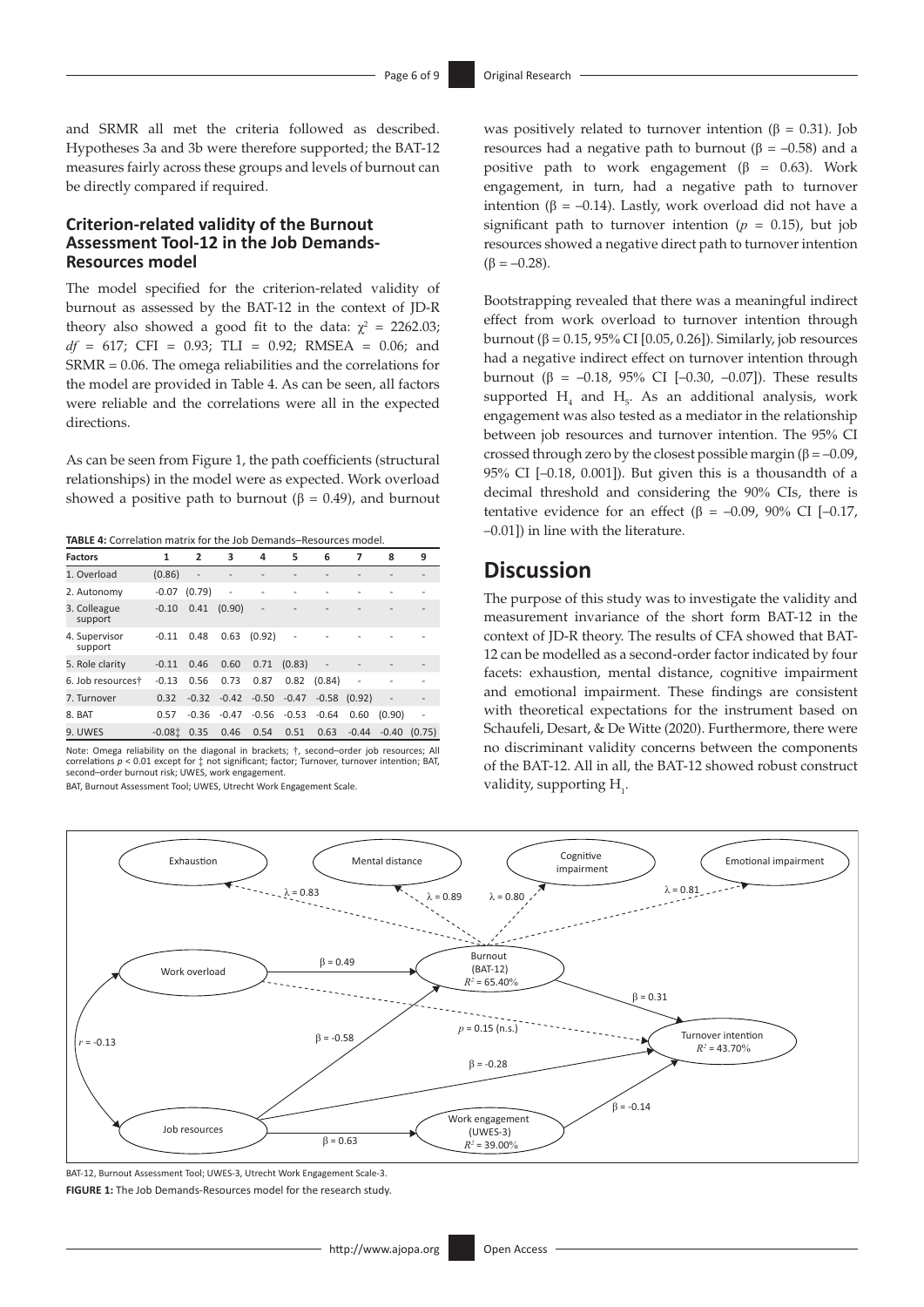The BAT-12 also showed convergent validity with the MBI – modelled with its core items of emotional exhaustion and cynicism – indicating a similar concept being measured, supporting  $H_2$ . Although this overlap is substantial, it is important to consider that the BAT was developed not only inductively but also deductively and explicitly includes the component of executive functioning that may be impaired: cognitive impairment (see Deligkaris, Panagopoulou, Montgomery, & Masoura, 2014; Demerouti, Bakker, Peeters, & Breevaart, 2021) and emotional impairment that is not present within the MBI.

Furthermore,  $H_a$  and  $H_a$  were also supported as the BAT-12 was found to be invariant for both gender and ethnicity. This result is in line with the measurement invariance tests conducted for the BAT-23 within the South African context that showed strong measurement invariance for gender and ethnicity (De Beer et al., 2022) and other invariance tests that have shown the cross-cultural validity of the BAT (e.g. De Beer et al., 2020). Consequently, the BAT-12 can be used to compare scores fairly between groups or persons if such comparisons are needed.

Finally, considering  $H_4$ – $H_5$ , the proposed JD-R model showed a good fit to the data and the indirect effects were generally as expected. There were indirect effects from job demands (work overload) and job resources through BAT-12 burnout to turnover intention. Specifically, job demands had a positive effect and job resources had a negative effect – indicating the importance of optimal resources. Therefore, strong evidence for the health impairment process was present. Contrastingly, even though the direct effects in the proposed regression chain were significant for the motivational process, the indirect effect from job resources to turnover intention through the ultra-short work engagement construct was only marginally meaningful. Considering the literature, the 90% CIs and the very small violation of the guideline (one thousandths of a decimal) this is considered an artefact in this sample and future studies will likely find different. In general, the results are in line with previous studies on the JD-R model in South Africa (e.g. De Beer, Rothmann, & Pienaar, 2012).

In summary, BAT-12 was shown to have robust psychometric properties and the instrument can be used in a valid way to measure employees' burnout levels.

### **Limitations and recommendations for future research**

This study is not without limitations. Firstly, this study used a cross-sectional design – hence it was not possible to investigate the test–retest reliability of the BAT-12, even though adequate omega reliability coefficients were presented. Future studies should therefore consider a longitudinal design to investigate test–retest reliability and establish causal ordering in the nomological network. Secondly, the sample was non-probability and therefore cannot be completely representative of the South African working population. Therefore, generalisation is cautioned,

even though the results are in line with the available literature in other contexts. Lastly, this study did not include a measure of depression. The debate about the overlap of burnout and depression is current in the literature (e.g. Bianchi et al., 2021; Meier & Kim, 2021) and the BAT should also be investigated in this context. Future studies should therefore consider including measures of depression and using techniques such as latent profile analyses and bifactor exploratory structural equation modelling analyses to attempt to disentangle the overlap of the BAT with depression scales (see Morin, Arens, & Marsh, 2016). Another avenue is to identify a group with serious burnout problems and use receiver operating characteristic (ROC) analysis to establish cut-off values that can be used for screening to identify (potential) burnout cases. For other future research direction considerations, we referred to Demerouti et al. (2021).

## **Conclusion**

The results of this study indicate that the BAT-12 is a robust tool to measure the burnout risk of employees within an organisational context. More specifically, the BAT-12 can be used to measure individual levels of burnout, as well as group-level burnout within a company as part of a psychosocial risk analysis. The BAT-assessed burnout also performs well within a JD-R framework to explain the process of health impairment in employees. However, it must be emphasised that at present the BAT does not categorise someone as burned out or not burned out and only assesses burnout risk (level), which if problematic should refer the employee to the necessary employee assistance programme or relevant health professional for a clinical interview. Therefore, prevalence estimates are discouraged.

An online application for South African employees to screen their personal burnout risk level against the current norms of the BAT project data set is freely accessible at [https://](https://theburnout.app/?mod=bat12sa) [theburnout.app/?mod=bat12sa](https://theburnout.app/?mod=bat12sa). We are optimistic that this validation study and the online application will assist South African organisations and their employees to prevent burnout and facilitate occupational well-being.

# **Acknowledgements**

The authors would like to acknowledge Maksim Rudnev's work on second-order measurement invariance in general, as well as his assistance with the adaptation of the online application of the BAT-23 to be able to accommodate the 12 item version of the BAT for South Africa.

### **Competing interests**

The authors declare that they have no financial or personal relationships that may have inappropriately influenced them in writing this article.

#### **Authors' contributions**

L.D.B. was responsible for conceptualisation, methodology, statistical analyses and writing of the original draft. W.B.S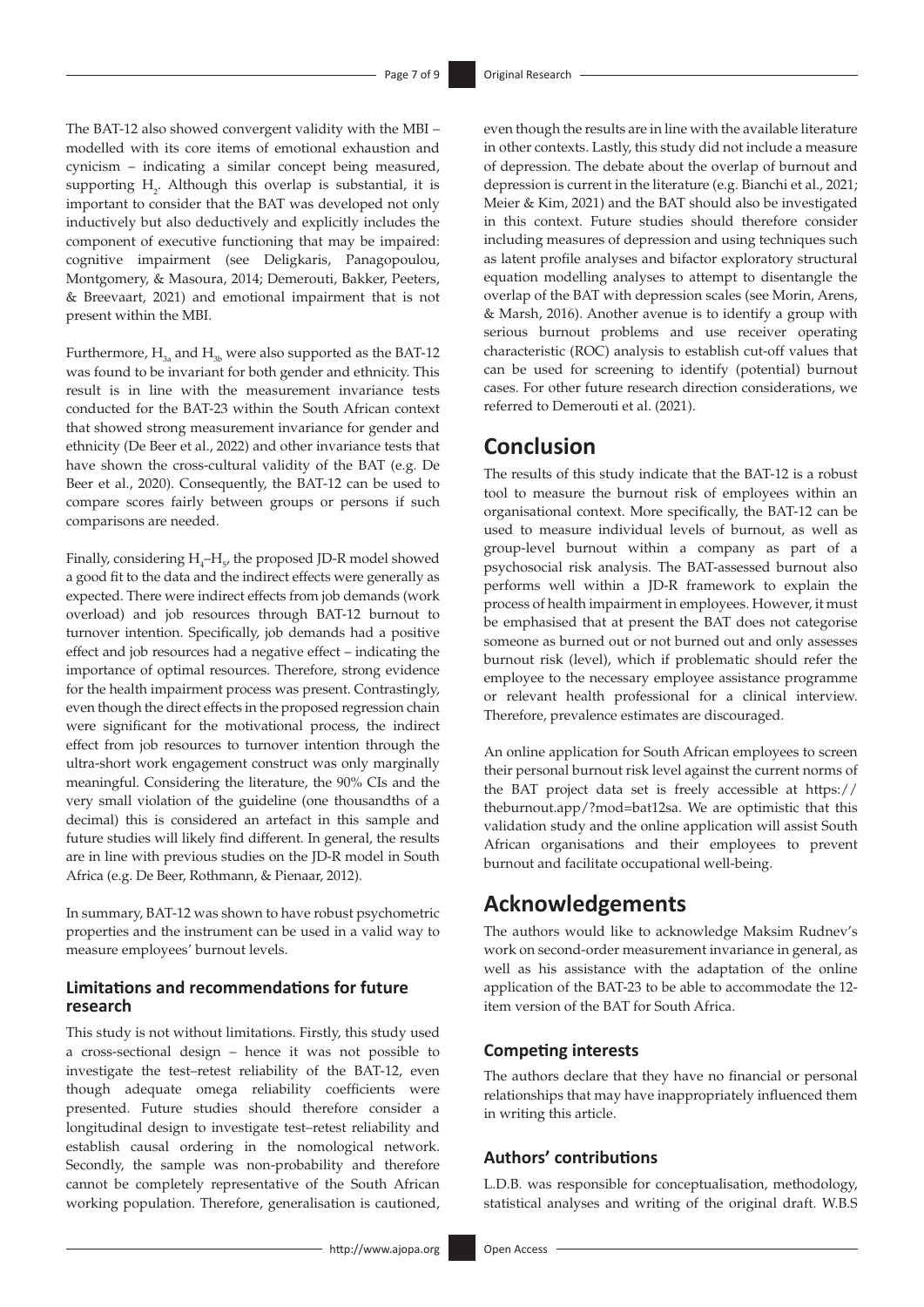and A.B.B. were involved in the writing, review and editing of the article. All the authors have read and approved the final version of the manuscript to be published.

#### **Funding information**

The data for this study formed part of the BAT project in South Africa that was supported by the National Research Foundation (South Africa) with reference number CSRP170523232041 (Grant No: 112106). The views and opinions expressed are those of the researchers and do not reflect the opinions or views of the National Research Foundation.

#### **Data availability**

The data set used and analysed during this study can be available from the corresponding author upon reasonable requests.

#### **Disclaimer**

The views and opinions expressed in this article are those of the authors and do not reflect the opinions or views of the National Research Foundation or any other agency of the authors.

## **References**

- Bakker, A.B., & Demerouti, E. (2007). The job demands‐resources model: [State of the](https://doi.org/10.1108/02683940710733115) art. *Journal of Managerial Psychology, 22*(3), 309–328. https://doi. [org/10.1108/02683940710733115](https://doi.org/10.1108/02683940710733115)
- Bakker, A.B., & Demerouti, E. (2017). Job demands–resources theory: Taking stock and looking forward. *Journal of Occupational Health Psychology, 22*(3), 273–285. <https://doi.org/10.1037/ocp0000056>
- Bakker, A.B., Demerouti, E., & Sanz-Vergel, A.I. (2014). Burnout and work engagement:<br>The JD-R approach. Annual Review of Organizational Psychology and<br>Organizational Behavior, 1(1), 389–411. https://doi.org/10.1146/annure [orgpsych-031413-091235](https://doi.org/10.1146/annurev-orgpsych-031413-091235)
- Bakker, A.B., & De Vries, J.D. (2021). Job demands–resources theory and self-regulation: New explanations and remedies for job burnout. *Anxiety, Stress, & Coping, 34*(1), 1–21. <https://doi.org/10.1080/10615806.2020.1797695>
- Bakker, A.B., & Oerlemans, W. (2011). Subjective well-being in organizations. In K.S.<br>Cameron & G.M. Spreitzer (Eds.), The Oxford handbook of positive organizational<br>scholarship (pp. 178–189). New York, NY, USA: Oxford Uni
- Barnard, A. (2021). Psychological assessment: Predictors of human behaviour. In M. Coetzee, E. Botha & L. De Beer (Eds.), *Personnel psychology: An applied perspective* (3rd ed., pp. 159–200). Cape Town: Oxford University Press.
- Bernard, A. (2021, October). *COVID-19 pandemic leading to higher levels of employee burnout*. TechRepublic. Retrieved from [https://www.techrepublic.com/article/](https://www.techrepublic.com/article/covid-19-pandemic-leading-to-higher-levels-of-employee-burnout/) [covid-19-pandemic-leading-to-higher-levels-of-employee-burnout/](https://www.techrepublic.com/article/covid-19-pandemic-leading-to-higher-levels-of-employee-burnout/)
- Bianchi, R., Verkuilen, J., Schonfeld, I.S., Hakanen, J.J., Jansson-Fröjmark, M.,<br>Manzano-García, G., ... Meier, L.L. (2021). Is burnout a depressive condition? A<br>14-sample meta-analytic and bifactor analytic study. *Clini Science, 9*(14), 579–597.<https://doi.org/10.1177/2167702620979597>
- Brisson, R., & Bianchi, R. (2017). Stranger things: On the upside down world of burnout research. *Academic Psychiatry, 41*(2), 200–201. [https://doi.org/10.1007/](https://doi.org/10.1007/s40596-016-0619-7) [s40596-016-0619-7](https://doi.org/10.1007/s40596-016-0619-7)
- Brown, T.A. (2015). *Confirmatory factor analysis for applied research* (2nd ed.). New York, NY: Guilford Press.
- Canu, I.G., Marca, S.C., Dell'Oro, F., Balázs, Á., Bergamaschi, E., Besse, C., ... Wahlen, A.<br>(2021). Harmonized definition of occupational burnout: A systematic review,<br>semantic analysis, and Delphi consensus in 29 countr *Work, Environment & Health, 47*(2), 95–107. <https://doi.org/10.5271/sjweh.3935>
- Chirico, F., Ferrari, G., Nucera, G., Szarpak, L., Crescenzo, P., & Ilesanmi, O. (2021). Prevalence of anxiety, depression, burnout syndrome, and mental health<br>disorders among healthcare workers during the COVID-19 pandemic: A rapid<br>umbrella review of systematic reviews. Journal of Health and Social Sciences, 209–220. <https://doi.org/10.19204/2021/prvl7>
- De Beer, L.T. (2021). Is there utility in specifying professional efficacy as an outcome of burnout in the employee health impairment process. *International Journal of Environmental Research and Public Health, 18*(12), 6255. [https://doi.org/10.3390/](https://doi.org/10.3390/ijerph18126255) [ijerph18126255](https://doi.org/10.3390/ijerph18126255)
- De Beer, L.T., & Bianchi, R. (2019). Confirmatory factor analysis of the Maslach Burnout Inventory: A Bayesian structural equation modeling approach. *European Journal of Psychological Assessment, 35*(2), 217–224. [https://doi.org/10.1027/1015-](https://doi.org/10.1027/1015-5759/a000392) [5759/a000392](https://doi.org/10.1027/1015-5759/a000392)
- De Beer, L.T., Pienaar, J., & Rothmann, S., Jr. (2013). Linking employee burnout with medical aid provider expenditure. *South African Medical Journal, 103*(2), 89–93. <https://doi.org/10.7196/samj.6060>
- De Beer, L.T., Pienaar, J., & Rothmann, S., Jr. (2016). Job burnout, work engagement and self‐reported treatment for health conditions in South Africa. *Stress and Health, 32*(1), 36–46. <https://doi.org/10.1002/smi.2576>
- De Beer, L., Rothmann, S., Jr., & Pienaar, J. (2012). A confirmatory investigation of a job demands-resources model using a categorical estimator. *Psychological Reports, 111*(2), 528–544.<https://doi.org/10.2466/01.03.10.PR0.111.5.528-544>
- De Beer, L.T., Schaufeli, W.B., & De Witte, H. (2022). *The psychometric properties and measurement invariance of the Burnout Assessment Tool (BAT-23) in South Africa* (Unpublished Manuscript). North-West University, Potchefstroom Campus.
- De Beer, L.T., Schaufeli, W.B., De Witte, H., Hakanen, J.J., Shimazu, A., Glaser, J. Beet, E.H., Schauten, W.B., Be Witte, H., Hakanen, 33., Shimazu, A., Giaser, 3., ...<br>Rudnev, M. (2020). Measurement invariance of the Burnout Assessment Tool (BAT) across seven cross-national representative samples. *International Journal of Environmental Research and Public Health, 17*(15), 5604. [https://doi.org/10.3390/](https://doi.org/10.3390/ijerph17155604) [ijerph17155604](https://doi.org/10.3390/ijerph17155604)
- De Koning, R., Egiz, A., Kotecha, J., Ciuculete, A.C., Ooi, S.Z.Y., Bankole, N.D.A., ... & Kanmounye, U.S. (2021). Survey fatigue during the COVID-19 pandemic: an analysis of neurosurgery survey response rates. Frontiers i
- Deligkaris, P., Panagopoulou, E., Montgomery, A.J., & Masoura, E. (2014). Job burnout and cognitive functioning: A systematic review. *Work and Stress, 28*, 107–123. <https://doi.org/10.1080/02678373.2014.909545>
- Demerouti, E., Bakker, A.B., Nachreiner, F., & Schaufeli, W.B. (2001). The job demands-resources model of burnout. *Journal of Applied Psychology, 86*(3), 499–512. <https://doi.org/10.1037/0021-9010.86.3.499>
- Demerouti, E., Bakker, A.B., Peeters, M.C., & Breevaart, K. (2021). New directions in burnout research. *European Journal of Work and Organizational Psychology, xx*, 1–6.<https://doi.org/10.1080/1359432X.2021.1979962>
- , Abreu, L.C.D., Ramos, J.L.S., Castro, C.F.D.D., Smiderle, F.R.N., ... Bezerra, I.M.P. (2019). Influence of burnout on patient safety: Systematic review and metaanalysis. *Medicina, 55*(9), 553.<https://doi.org/10.3390/medicina55090553>
- Garton, E. (2017, April). *Employee burnout is a problem with the company, not the person.* Harvard Business Review. Retrieved from [https://hbr.org/2017/04/](https://hbr.org/2017/04/employee-burnout-is-a-problem-with-the-company-not-the-person) [employee-burnout-is-a-problem-with-the-company-not-the-person](https://hbr.org/2017/04/employee-burnout-is-a-problem-with-the-company-not-the-person)
- Hair, J.F., Black, W.C., Babin, B.J., & Anderson, R.E. (2010). *Multivariate data analysis: A global perspective* (7th ed.). Upper Saddle River, NJ, London: Pearson Education.
- Juchnowicz, M., & Kinowska, H. (2021). Employee well-being and digital work during the COVID-19 pandemic. *Information, 12*(8), 293.<https://doi.org/10.3390/info12080293>
- Katare, B., Marshall, M.I., & Valdivia, C.B. (2021). Bend or break? Small business survival and strategies during the COVID-19 shock. *International Journal of Disaster Risk Reduction, 61*, 102332.<https://doi.org/10.1016/j.ijdrr.2021.102332>
- Kim, H., & Ji, J. (2009). Factor structure and longitudinal invariance of the Maslach Burnout Inventory. *Research on Social Work Practice, 19*(3), 325–339. [https://doi.](https://doi.org/10.1177/1049731508318550) [org/10.1177/1049731508318550](https://doi.org/10.1177/1049731508318550)
- Kniffin, K.M., Narayanan, J., Anseel, F., Antonakis, J., Ashford, S.P., Bakker, A.B., … Van Vugt, M. (2021). COVID-19 and the workplace: Implications, issues, and insights for future research and action. *American Psychologist, 76*(1), 63–77. [https://](https://psycnet.apa.org/doi/10.1037/amp0000716) [psycnet.apa.org/doi/10.1037/amp0000716](https://psycnet.apa.org/doi/10.1037/amp0000716)
- Lheureux, F., Truchot, D., Borteyrou, X., & Rascle, N. (2017). The Maslach Burnout Inventory–Human Services Survey (MBI-HSS): Factor structure, wording effect and psychometric qualities of known problematic items. *Le Travail Humain, 80*(2), 161–186.<https://doi.org/10.3917/th.802.0161>
- Li, C.H. (2016). The performance of ML, DWLS, and ULS estimation with robust corrections in structural equation models with ordinal variables. *Psychological Methods, 21*(3), 369–387. <https://doi.org/10.1037/met0000093>
- Maslach, C., & Jackson, S.E. (1981). The measurement of experienced burnout. *Journal of Organizational Behavior, 2*(2), 99–113. [https://doi.org/10.1002/](https://doi.org/10.1002/job.4030020205) [job.4030020205](https://doi.org/10.1002/job.4030020205)
- Maslach, C., & Leiter, M.P. (2021, March 19). *How to measure burnout accurately and ethically*. Harvard Business Review. Retrieved from [https://hbr.org/2021/03/how](https://hbr.org/2021/03/how-to-measure-burnout-accurately-and-ethically)[to-measure-burnout-accurately-and-ethically](https://hbr.org/2021/03/how-to-measure-burnout-accurately-and-ethically)
- Maslach, C., Leiter, M.P., & Jackson, S.E. (2017). *Maslach Burnout Inventory manual* (4th ed.). Palo Alto, CA, USA: Mind Garden.
- Meier, S.T., & Kim, S. (2021). Meta-regression analyses of relationships between burnout and depression with sampling and measurement methodological moderators. *Journal of Occupational Health Psychology*. Retrieved from [https://](https://psycnet.apa.org/doi/10.1037/ocp0000273) [psycnet.apa.org/doi/10.1037/ocp0000273](https://psycnet.apa.org/doi/10.1037/ocp0000273)
- Millsap, R.E., & Yun-Tein, J. (2004). Assessing factorial invariance in ordered-categorical measures. *Multivariate Behavioral Research, 39*(3), 479–515. [https://](https://doi.org/10.1207/S15327906MBR3903_4) [doi.org/10.1207/S15327906MBR3903\\_4](https://doi.org/10.1207/S15327906MBR3903_4)
- Morin, A.J., Arens, A.K., & Marsh, H.W. (2016). A bifactor exploratory structural equation modeling framework for the identification of distinct sources of construct-relevant psychometric multidimensionality. *Structural Equation Modeling: A Multidisciplinary Journal, 23*(1), 116–139. [https://doi.org/10.1080/1](https://doi.org/10.1080/10705511.2014.961800) [0705511.2014.961800](https://doi.org/10.1080/10705511.2014.961800)
- Muthén, L.K., & Muthén, B.O. (2021). *Mplus user's guide* (8 ed.). Los Angeles, CA: Muthén & Muthén.